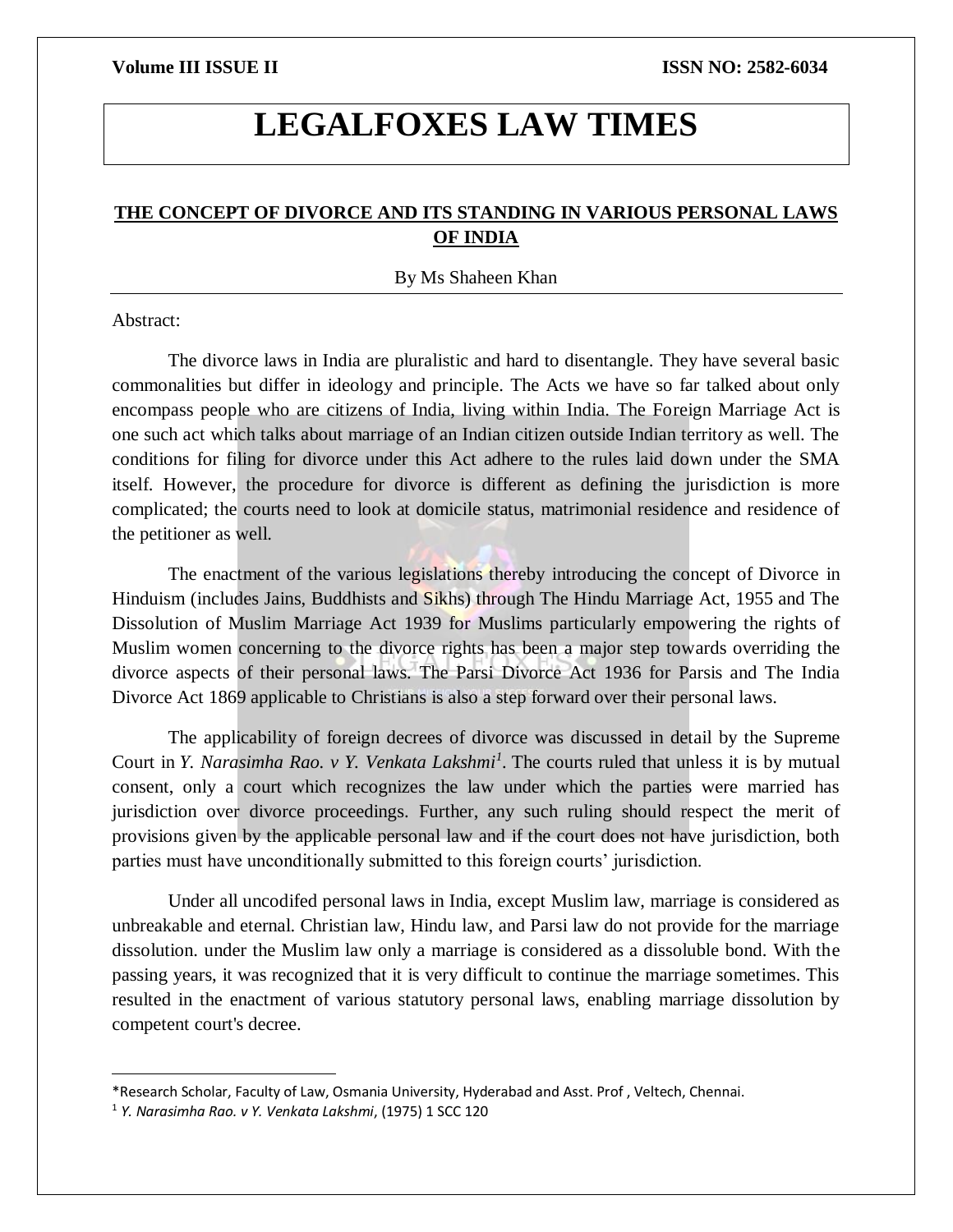Full Length Paper:

The Indian legal system has a pluralistic approach when it comes to divorce, that is there are several methods to attain the same under different marriage codes as compared to the uniform civil code in many Western countries. There are currently six different enactments that govern divorce laws in India. The Hindus, Buddhists, Sikhs and Jains adhere to

- 1) The Hindu Marriage Act (HMA), 1955,
- 2) The Muslims to the Dissolution of Muslim Marriages Act (DMMA), 1939,
- 3) The Parsis to the Parsi Marriage and Divorce Act (PMDA), 1936 and
- 4) The Christians to the Indian Divorce Act (IDA), 1869.,
- 5) The Special Marriage Act (SMA) of 1956, governs all legitimate marriages which are not within the confines of the previously mentioned Acts or of the people who choose to adhere to the SMA.
- 6) The Foreign Marriage Act (FMA), 1969, is availed by parties between whom at least one person is a citizen of India and the marriage takes place in a foreign country while adhering to the conditions given by this Act.

Apart from difference in opinion as to the regulation of marriage and divorce, some religions also have varying definitions of marriage. The Hindu community did not recognize divorce as an option till the codification of the Hindu Code Bill, while the Muslim community has always had many formal and informal means of divorce pursuant to invalidity or dissolution of contract. Unlike in the Indian Divorce Act which governs Christian divorce proceedings, women cannot file for divorce amongst Muslims, subject to some exceptions such as adultery, impotency or insanity. Under the HMA and the PMDA either spouses can file for a divorce, and the grounds for such divorce are very similar to the ones given by the Special Marriage Act. The similar grounds available under HMA as well as the SMA under which either spouse can file for divorce against the other include adultery, desertion for two or more years, conviction with imprisonment of seven years or more, cruelty, insanity, contraction of communicable venereal disease or having a status of legal death.

The PMDA has many commonalities to the HMA and SMA as well, however it has many provisos as to the statute of limitations to file a suit. Further, it also allows for divorce on grounds of grievous hurt or the husband forcing his wife into prostitution. The HMA and the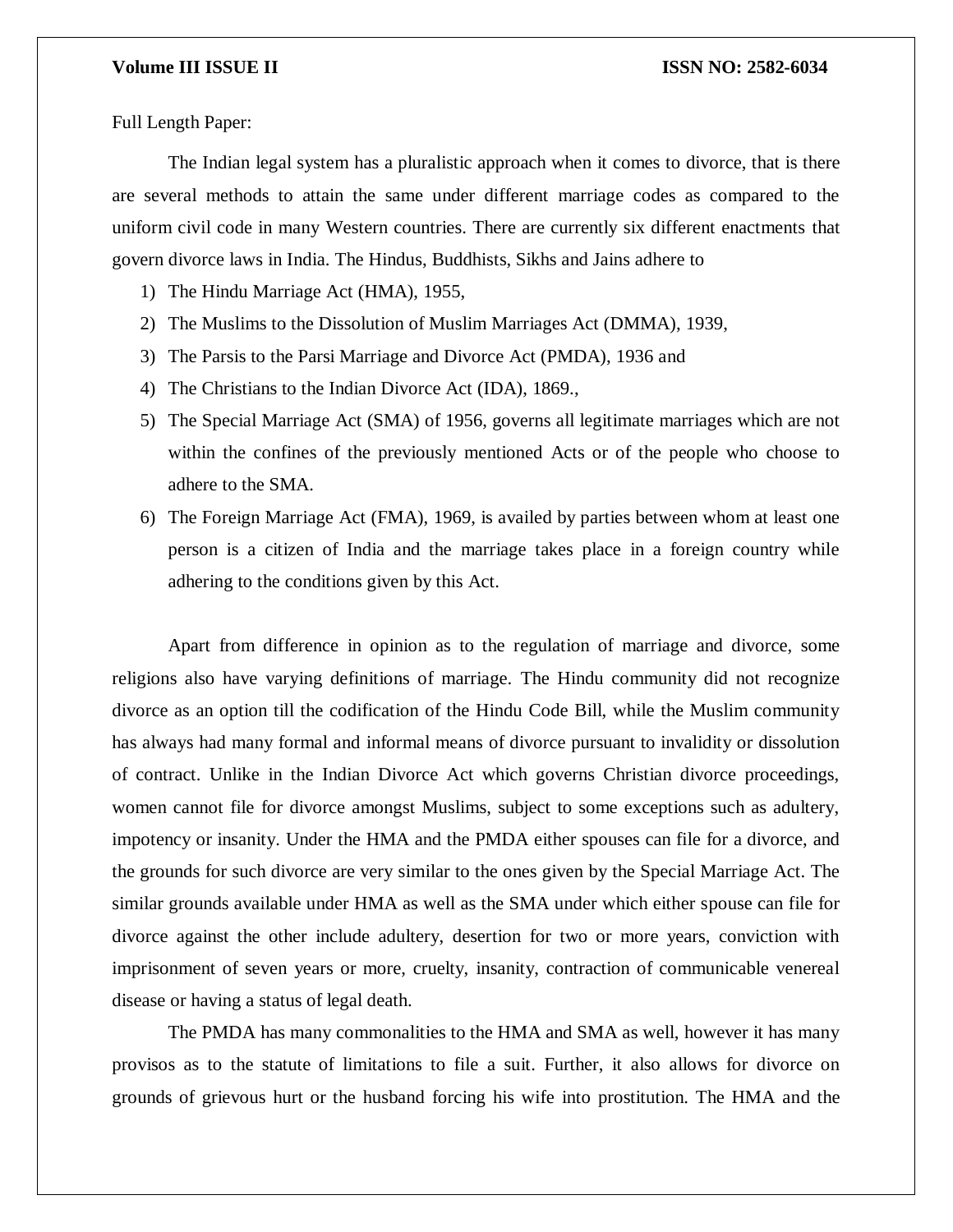Parsi Marriage and Divorce further allow for divorce on grounds of conversion of religion, as well as failure to abide by decree of restitution of conjugal rights for more than a year or nonreconciliation after judicial separation for more than a year. All of these acts now recognize divorce by mutual consent as a valid form of divorce.

Most of these personal laws give further provisions for women to seek divorce on other grounds in an attempt to reconcile the inherent inequality they face as a result of our patriarchal matrimonial traditions and customs. For this reason, Section 17(1-A) of the SMA allows for women to file for divorce on grounds of sodomy, rape or bestiality. The HMA also gives women under the age of 18 an option to repudiate the marriage if she was a victim of child marriage before the age of 15, thus creating *option of puberty* as an alternative suit for women. There are provisions in the DMMA as well as other acts, which battle child marriage as well. As per the DMMA, if a girl has been given in marriage by her guardians before she turned 15, she can repudiate the marriage provided that it should not have been consummated.

The DMMA was enacted for the purpose of consolidating the methods of Muslim marriage dissolution under different school, however unlike in Hindu law, the *Sharai* remains mostly un-codified. Under the Hanafi law, women do not have the right to file for divorce, but Hanafi Muslim jurists found this harsh and thus used the Maliki law, which allows for women to file for divorce under certain circumstances. This was possible due to the interpretation that when the application of Hanafi law causes hardship then provisions of Maliki, Shafi's or Hambali law can be applied instead. This was the academic discourse kept in mind when Section 2 of the DMMA was enacted. Except for the conditions mentioned in Section 2, a woman cannot seek divorce however a man can. This Section provides grounds such as neglection or failure to pay maintenance for more than two years, failure to perform marital obligations, conviction with jail time of more than seven years, insanity, cruelty, impotency, or any other valid grounds which are recognized by Muslim law, to name a few.

Till the 2017 judgment of the Supreme Court in *Shayara Bano v UOI* case, men could instantly divorce their wives by the *triple talaq* method without giving reason. This practice was outlawed only on 22nd August 2017.

Apart from seeking judicial interference, the Shariat also allows for extra-judicial methods of divorce such as Talaq-e-Sunnat, Talaq-i-biddat, ila and zahar. These come within customary divorce, which is an accepted practice in India. Apart from within Muslim law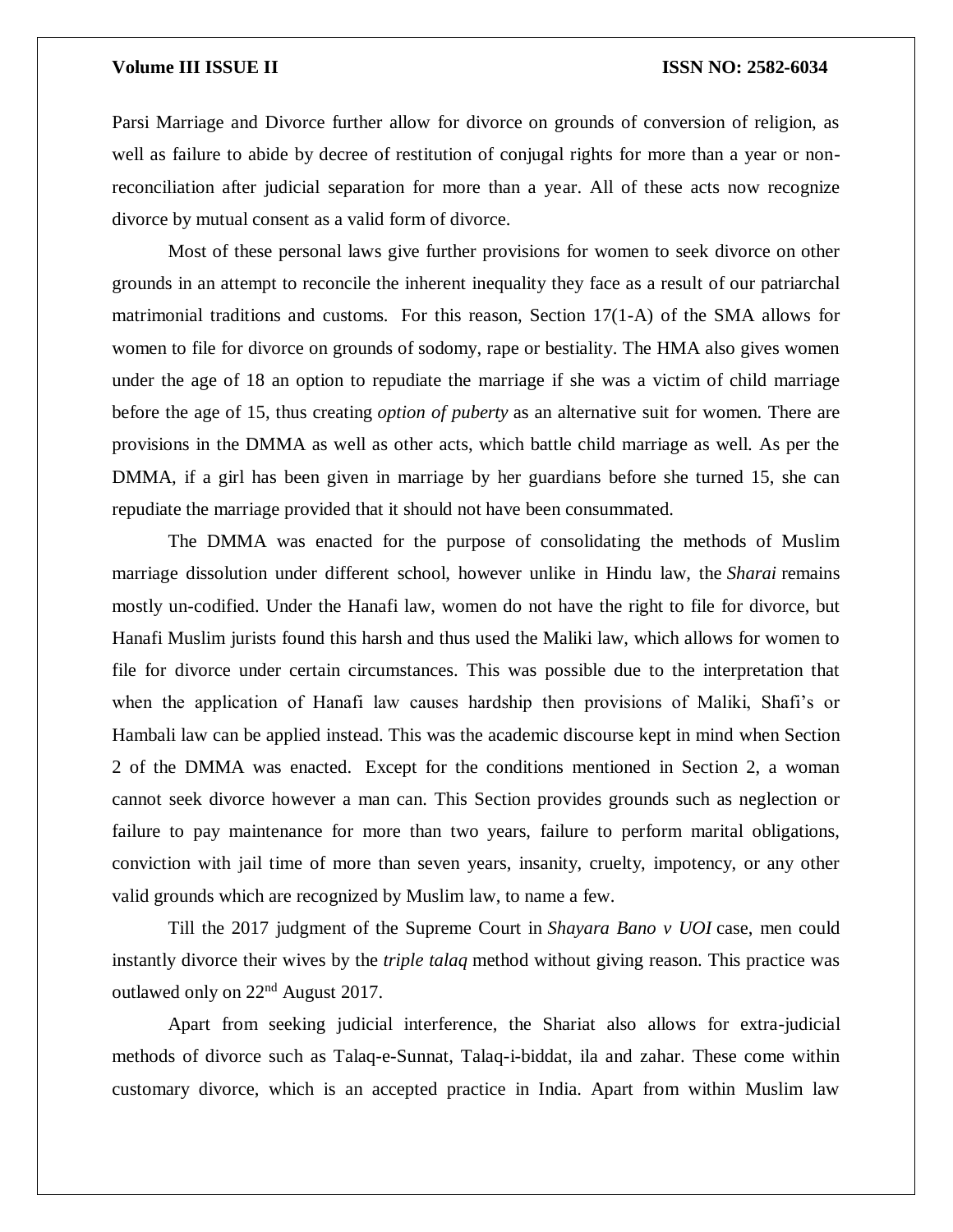however, no reference can be found in the HMA or the IDA as to customs which would be considered as a valid to invoke customary divorce. However, there is a mention of the validity of customary divorce in itself in Section 29(2) of the HMA. It often happens that the customary divorce, when challenged, is not accepted by courts as valid custom. This is because courts have interpreted "custom" under Section 29(2) to mean a continually and uniformly observed long standing tradition in a community, and they hold any alleged custom to a high standard of compliance to ensure that there is no frivolous use of customary divorce.

"Divorce was introduced into Hindu Law for the protection of helpless women when they were ill treated. It was never Parliament's intention to give husband matrimonial variety at their option so long as they could retain a pleader".

The present act has introduced vital and dynamic changes in the Hindu law of marriage and divorce. It is laid down clear provisions for divorce under certain circumstances under sec.13 of the Act. Sec.14 renders the provision of divorce a bit difficult as it provides that no petition for divorce can be presented within one year of the marriage expect when the case is of exceptional hardship to the petitioner or of exceptional depravity on the part of the respondent. Sec.15 lays down the limitations on the rights of divorced persons to marry again.

Adultery, Conversion, Desertion, Cruelty, Divorce by mutual consent, Unsoundness of mind, Presumed death, Leprosy, Veneral diseases, Failure to comply with a decree for restitution of conjugal rights, marriage Are the divorce grounds, which are common under all these acts. If we compare the grounds for Divorce that are given under all these acts, we will see that the Parsi Marriage and Divorce Act has the most number of Divorce grounds that is 17. The Indian Divorce Act has the least number of grounds for Divorce that is 10. The Indian Divorce Act does not have Renunciation of the world as a ground of Divorce. Similarly, the other acts such as the Parsi Marriage and Divorce Act and the Special Marriage Act do not have this ground of Divorce. Therefore, Renunciation of the World should be added as a ground of Divorce under all these acts as it would be unfair for the other spouse to continue the marriage when his/ her renunciates the world.

A woman in India is although awarded with the fundamental right of gender equality and right to life and liberty, ensuring dignified and equal status to that of a man under the constitution of India. But in actual practice they are observed more in breach than in compliance position. In India, it is particularly the personal laws that principally govern the lives of women. Women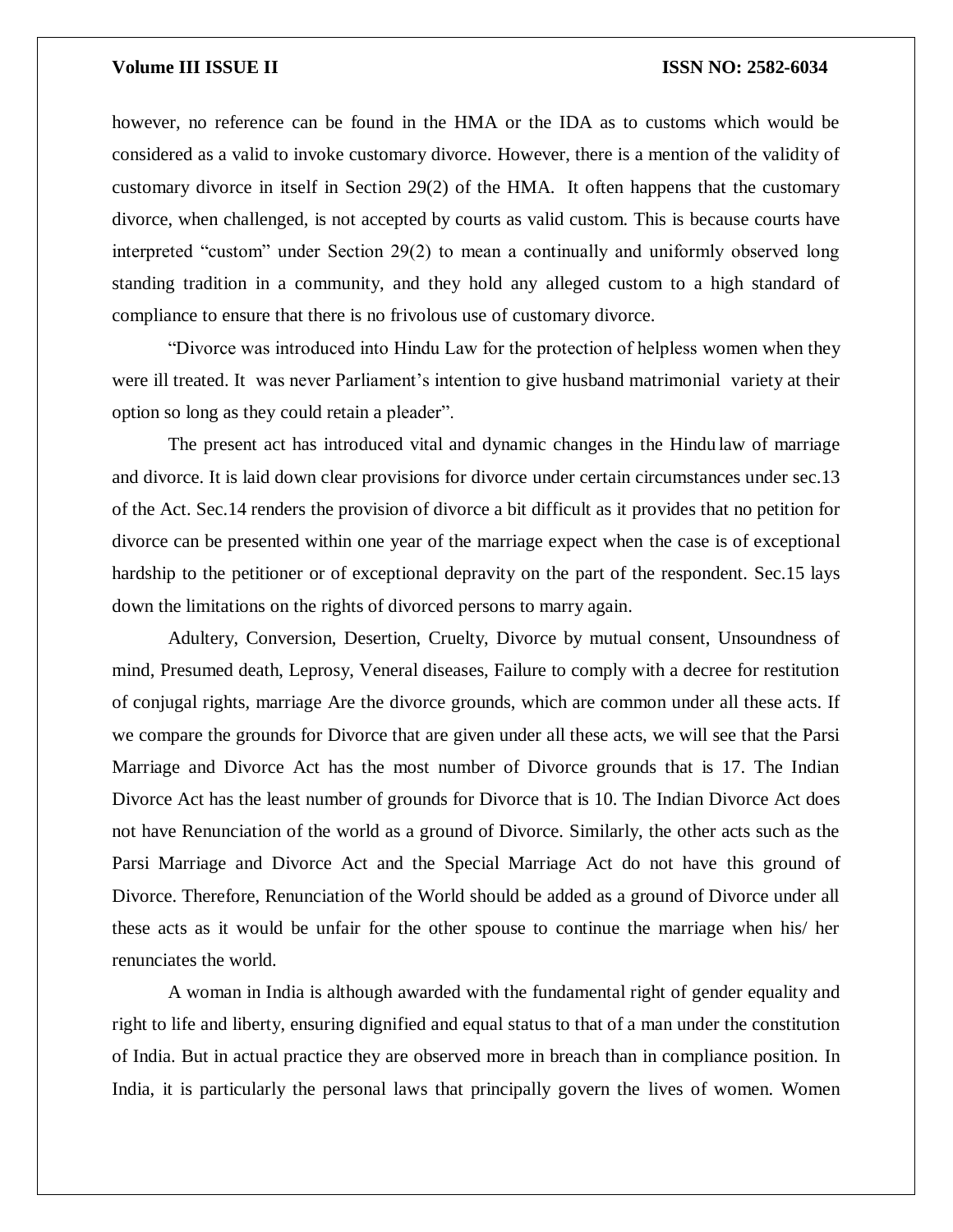professing any religion; Hindu, Muslim, Christian, Parsis and Jews etc enjoy some rights which govern various aspects of their lives such as marriage, divorce, maintenance and inheritance. Her virtues, vices, strength, and her weakness are assumed on religious practices and religious norms. The evaluation of the status of women in India has been a continuous process of ups & downs throughout the history. It is indeed ironical that when Indian mythology places women on a very high pedestal and they are worshiped and honoured as Goddess; in practice we show no concern honour. It is a sorry reflection mirroring the attitude of indifference of the society which results in a total negation of the human rights of women inwhich gender justice nosedives.

Historical research has shown that it was the normal practice, from ancient times through the post-colonial era of the last century, for people, whether conquers or the conquered, to continue to live under 'personal laws' based usually on a combination of custom, tradition and religion that defined them as a people. Patriarchy is the basis of personal laws, regardless of community. In a patriarchal kinship system,a son is the father's natural apprentice, successor and supporter of the parents in the old age. Therefore, a father believes that he will continue to live in the world through his son. A daughter in the other hand cannot effectively take the place of a son. Discrimination against the girl child starts the movement she enters into the mother's womb. All personal laws, the one feature is that they govern unequal and lesser rights to women. These personal laws ensure the secondary status of women within the family as well as they continued social and economic dependence of the women upon the male members of the family be they fathers, brother, husband or son. Traditional India had seen awoman only as a member of the family or a group – as daughters, wives and mothers – and not as an individual with an identity or rights of her own.

The 'ideals' of Indian womanhood is the passive, chaste, devoted and faithful like ' Sita' rather than other strong independent women found in Hindu mythology.

It is said that no Nation has held their women higher esteem than the Hindus. But did she continue to enjoy this position in real practical life so long? The Vedic period held her high esteem and conferred her honourable and respectable position. The marriage was regarded as sacrosanct and the family ideal was decidedly high. The woman on marriage acquired an honourable position and considerable status. The rig-veda provides a glimpse of the position "we the queen in the father-in-law household". But the day was not far off she became subservient due to evolution of Brahmanical doctrine. The Brahamanas dominated on Manusmriti and did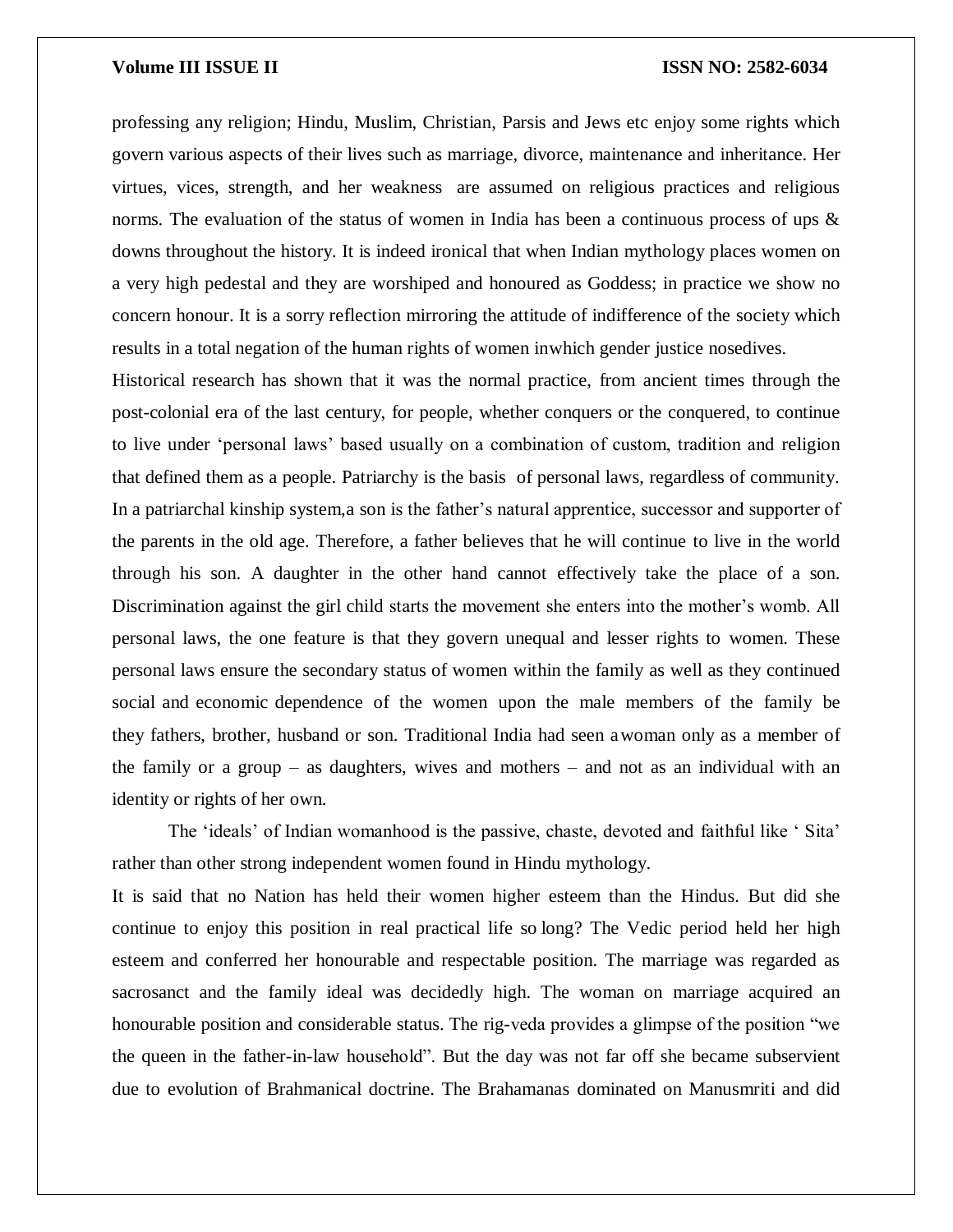not allow the women to live an independent life of her own. The woman should be under the protection of man during her whole life was the theme of Manusmriti. The so calledhonourable status earned by a Hindu women in Vedic era showed the sign of decay during the period of Dharmashastra. This period made hersubordinate and dependent on male. Even today his laws keep millions helplessly in prison of orthodoxy. The male dominated society had a great bias and discriminatory attitude towards women. According to Anjani Kant; Thus debarring her in claiming a separate and independentidentity, status and personality, she had to grow and develop the personality under the umbrella of the men which in real and practical lifewas unfeasible.

It was declared that the discrimination which the world has created between man and woman is absurd and baseless. The whole mankindis the offspring of the single human soul. The most important thing is, Islam has assigned woman a prominent position at social level. Hence, she can lead an honoured and dignified life without becoming a victim ofany inferiority complex. The right of Divorce enjoyed by husband in Muslim law had come under much hammering and criticism. The most disturbing is the Talaq-ul-Bidat for every married Muslim woman. It is against the spirit of the Holy Qu'ran and Sunnah. It is banned in some Muslim Countries. The spirit of Islam is monogamous not polygamous. Polygamy is allowed on the condition of equal and just treatment in all respects which is not possible. The divorced woman is entitled to get maintenance from her former husband till she observes iddat. The question now arises as to who will maintain her if she has no supporter or is of old age. All this happened in the name of Islam. Inheritance laws have created less noise and a debate than marriage and divorce laws. Mainly in this regard social inequalities has cut across communities and women, for most part repressed and unaware of even the rights that exists, have been unable to secure them.

Following independence, personal laws have undergone piecemeal reforms through judicial and legislative intervention. Such reforms have, however, been largely limited to the laws of the majority community in every country. Reforms in personal status or Family law never take place in the absence of social opposition. On the contrary, government interference in the field of personal status has always drawn the fierce resistance of ethno-religious communities whose norms and institutions have been targeted by reforms. Hindu law in India has been modified by a series of statutes; Muslim law has been reformed by the Muslim Family Laws